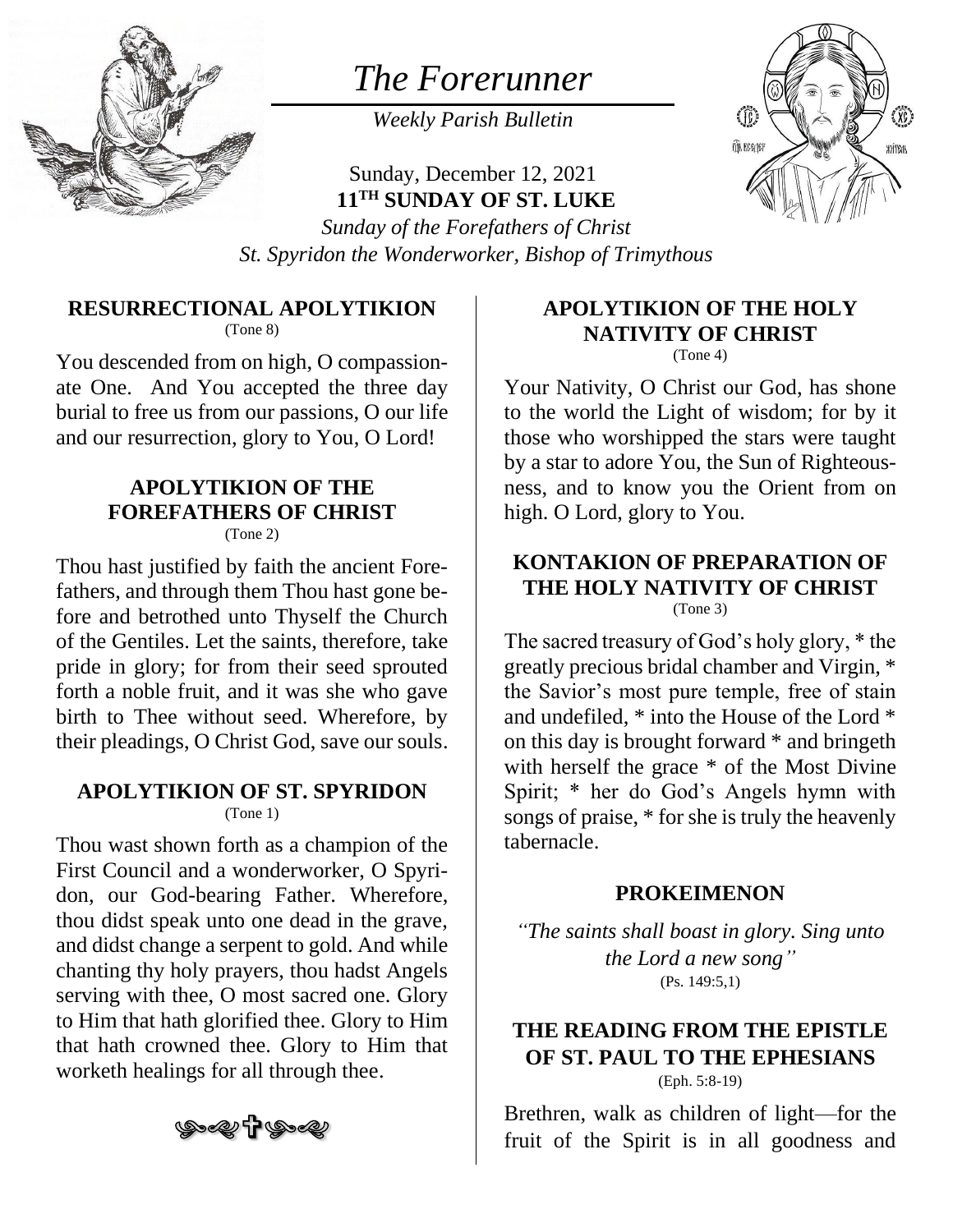righteousness and truth—proving what is acceptable to the Lord; and have no communion with the unfruitful works of darkness, but instead expose them; for it is a shame even to speak of the things which they do in secret. But all things when they are exposed are made manifest by the light, for everything that is made manifest is light. Therefore, he says: "Awake, O sleeper, and arise from the dead, and Christ will shine upon thee." See then that you walk circumspectly, not as unwise, but as wise, redeeming the time, because the days are evil. Therefore, do not be foolish, but understand what the will of the Lord is. And do not get drunk with wine, for that is debauchery, but be filled with the Spirit; speaking to one another in psalms and hymns and spiritual songs, singing and chanting in your heart to the Lord.

#### **THE READING FROM THE HOLY GOSPEL ACCORDING TO ST. LUKE** (Luk. 14:16-24)

The Lord spoke this parable: "A man once gave a great banquet, and invited many; and at the time for the banquet he sent his servant to say to those who had been invited, 'Come; for all is now ready.' But, one by one, they all began to make excuses. The first said to him, 'I have bought a field, and I must go out and see it; I pray you, have me excused.' And another said, 'I have bought five yoke of oxen, and I go to examine them; I pray you, have me excused.' And another said, 'I have married a wife, and therefore I cannot come.' So the servant came and reported this to his master. Then the householder in anger said to his servant, 'Go out quickly to the streets and lanes of the city, and bring in the poor and maimed and blind and lame.' And the servant said, 'Sir, what you commanded has

been done, and still there is room.' And the master said to the servant, 'Go out to the highways and hedges, and compel people to come in, that my house may be filled. For I tell you, none of those men who were invited shall taste my banquet.' For many are called, but few are chosen".

# **COMMUNION HYMN**

*O Pure Virgin*

O pure and virgin Lady, O spotless Theotokos:

## **Rejoice, O unwedded Bride!**

O Virgin Queen and Mother,

O dewy Fleece most sacred:

## **Rejoice, O unwedded Bride!**

O height transcending heaven above, O beam of light most radiant:

#### **Rejoice, O unwedded Bride!**

O joy of chaste and virgin maids, surpassing all the angels:

## **Rejoice, O unwedded Bride!**

O brilliant light of heaven above, most clear and most radiant:

## **Rejoice, O unwedded Bride!**

Commanding Chief of heavenly hosts, O holiest of holies:

## **Rejoice, O unwedded Bride!**

O ever virgin Mary, O Mistress of creation:

## **Rejoice, O unwedded Bride!**

O Bride all pure and spotless, O Lady all holy:

## **Rejoice, O unwedded Bride!**

O holy Mary, Bride and Queen, O cause of our rejoicing:

# **Rejoice, O unwedded Bride!**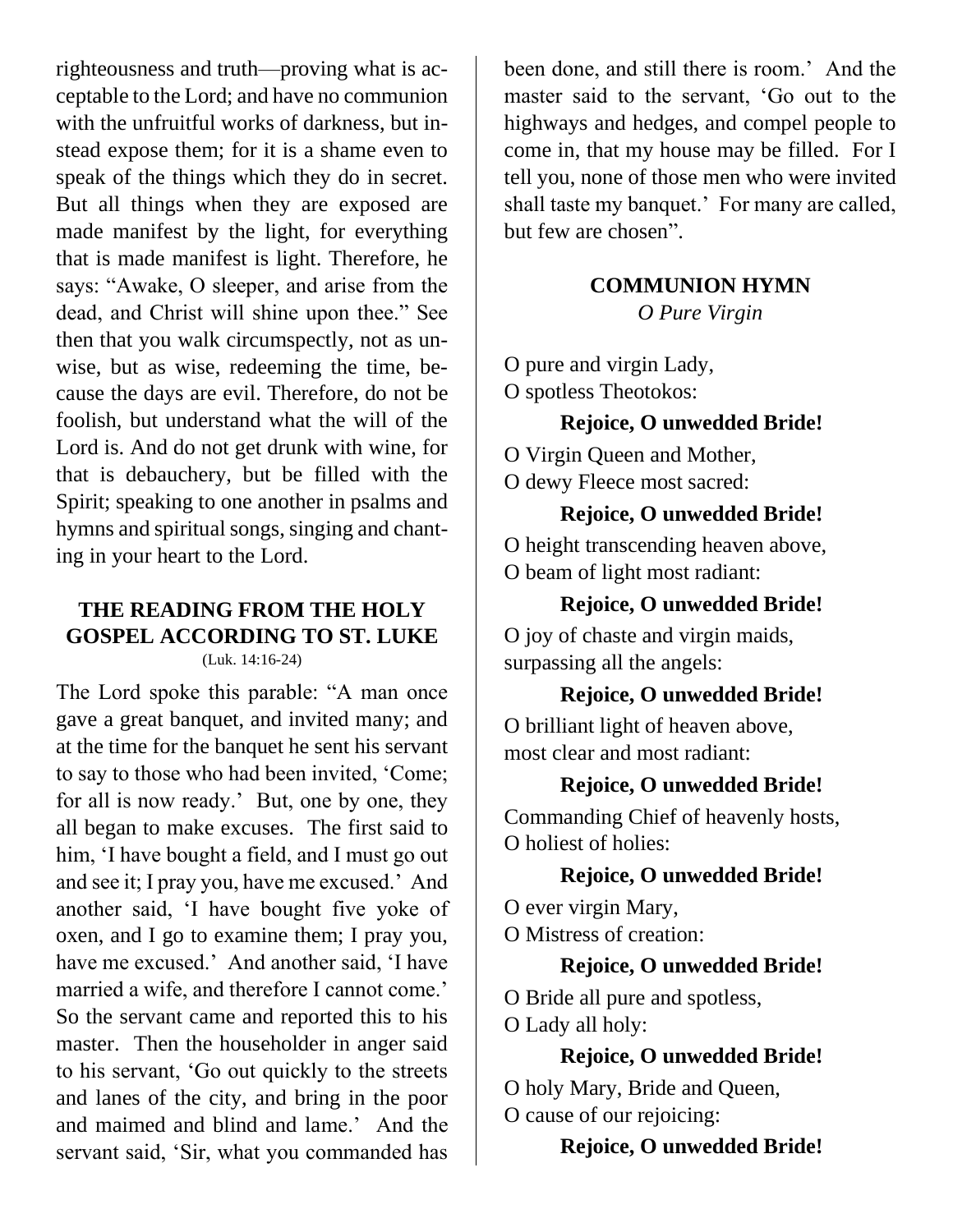O Maiden Queen honorable, O Mother most holy:

#### **Rejoice, O unwedded Bride!**

More precious than the Cherubim, and more glorious than the Seraphim:

# **Rejoice, O unwedded Bride!**

Surpassing Principalities, Dominions, Thrones, and Powers:

#### **Rejoice, O unwedded Bride!**

Rejoice, song of the Cherubim; Rejoice, hymn of the Angels:

# **Rejoice, O unwedded Bride!**

Rejoice, ode of the Seraphim, and joy of the Archangels:

## **Rejoice, O unwedded Bride!**

Rejoice, O peace, Rejoice, O joy, and haven of salvation:

#### **Rejoice, O unwedded Bride!**

O bridal chamber of the Word, unfading, fragrant blossom:

## **Rejoice, O unwedded Bride!**

Rejoice, delight of paradise, Rejoice, life everlasting:

## **Rejoice, O unwedded Bride!**

Rejoice, O holy Tree of Life, and Fount of immortality:

## **Rejoice, O unwedded Bride!**

I supplicate thee, Lady, I humbly call upon thee!

# **Rejoice, O unwedded Bride!**

O Queen of all, I beg thee, to grant me thy favour:

#### **Rejoice, O unwedded Bride!**

O spotless and most honoured Maid, O Lady all holy:

**Rejoice, O unwedded Bride!** I call upon thee fervently,

thou temple most holy:

# **Rejoice, O unwedded Bride!**

O thou my help, deliver me from harm and all adversity:

# **Rejoice, O unwedded Bride!**

And by thy prayers show me to be an heir of immortality:

# **Rejoice, O unwedded Bride!**

# **PARISH ANNOUNCEMENTS**

If you wish to announce something on The Forerunner, please e-mail Elias Neto at [neto.elias@aol.com](mailto:neto.elias@aol.com) by Thursday

- Christmas Event this Thursday at the Fraser Valley Orthodox Youth Group from 7 pm to 9 pm at 2051 Windsor Street, Abbotsford. Masks are mandatory for those attending, including leaders and youth. For questions, please contact Chris Hawthorne at *[fraservalleyorthodoxyouth@gmail.com](mailto:fraservalleyorthodoxyouth@gmail.com)*.
- Please put your name on the **Sunday** and **Christmas** services you plan to attend. This week we will have Matins at 7:am on Monday, Wednesday and Friday. Vespers 7 pm on Wednesday and 6 pm on Saturday. Matins and Divine Liturgy at 9 and 10 am respectively on Saturday and Sunday.
- We ask everyone who is able to wear a mask to do so while inside the Church and to use the on-line signup sheet to sign up for Sunday and Feast Day services. We will only be allowed 50% capacity (45 people). **We will not be asking for proof of vaccination.**

For pastoral care, please contact:

*The Very Rev. Fr. (Abouna) Michael Gillis Ph: (604) 512-1013 E-mail: frmichaelg@gmail.com*